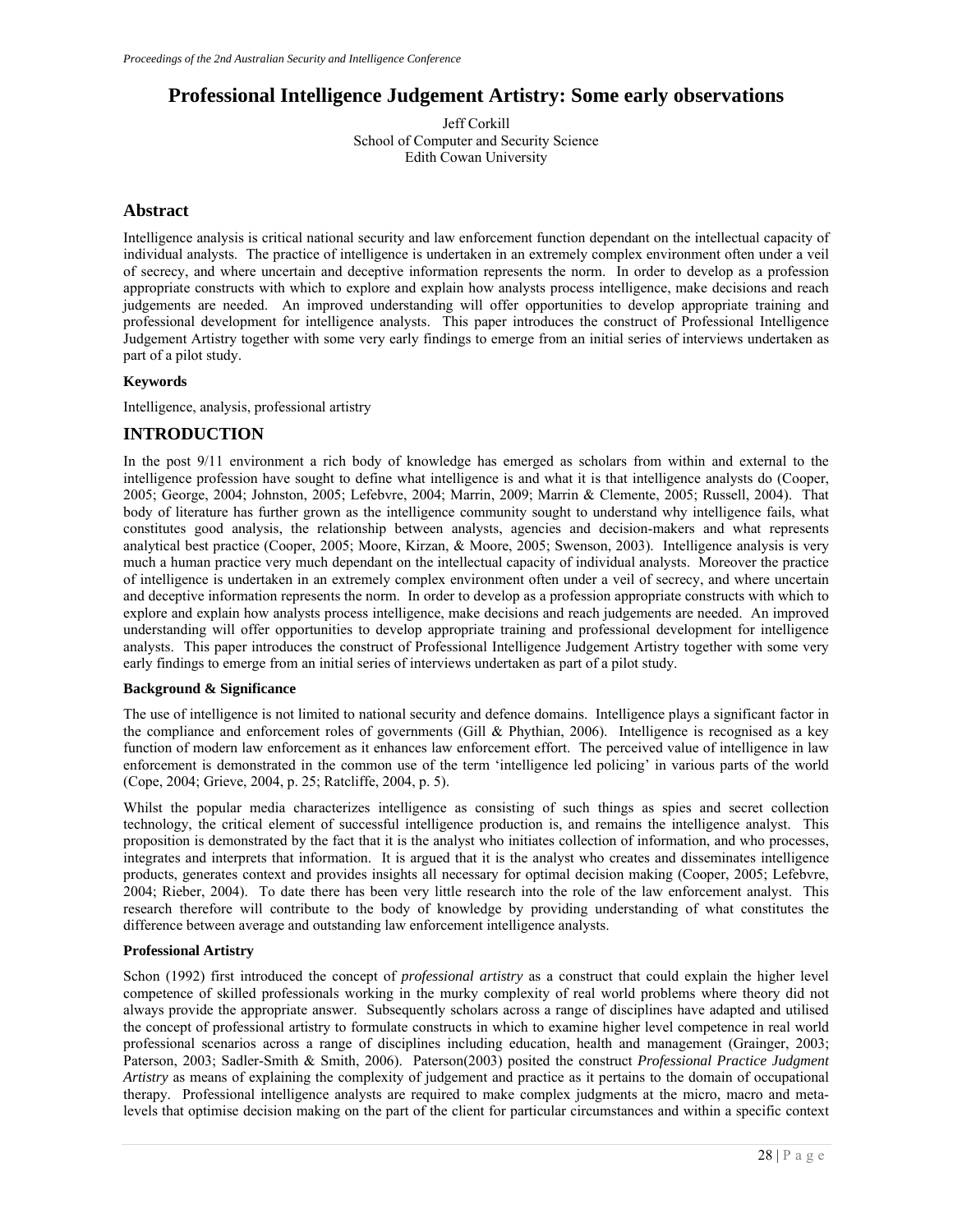in a similar way to Paterson's occupational therapists. Analogous to Paterson's model, intelligence analysts process complex problems including moral and ethical issues, which may question values, beliefs and assumptions; the outcomes of which may impact on a specific individual through to national security scenarios that impact the entire community. On that basis it does appear that the concept of *professional artistry* provides an appropriate foundation for the construct Professional Intelligence Judgement Artistry.

## **THE STUDY**

The purpose of this research is to examine the processes of intelligence analysis using a construct of Professional Intelligence Judgement Artistry (PIJA). How is PIJA demonstrated? What frameworks do analysts use to make decisions? What forces internal and external might contribute to or influence the analytical process? For the purpose of this study intelligence analysis has been limited to the domain of law enforcement intelligence in order to create a coherent context for the examination of analytical decision-making. However law enforcement has not been limited to policing but includes those government agencies that have compliance and regulatory functions and maintain an intelligence capability.

This study is utilising a qualitative research paradigm to both define and refine the construct PIJA. This approach allows the research to be conducted in the real world, examining the construct of PIJA in its full context (Bowen, 2005; Ehigie & Ehigie, 2005; Krauss, 2005). In the case of the PIJA construct, it is argued that its complexity necessitates the extraction of meaning for the purpose of understanding rather than proving. Moreover this research fits the 'naturalistic' ontology as described by Bowen (2005) in that it is being conducted in the natural setting, utilising qualitative methods, purposive sampling and inductive analysis. This approach is considered appropriate in the case of this research as it is exploratory research into the phenomenon of intelligence analysis.

There are significant differences between domains examined in previous research, Occupational Therapists are tertiary trained and recognised as professionals whom it may be argued have a common foundation in terms of understanding professional outcomes within their field. Furthermore they are regulated by governing bodies, require certification and represented by professional bodies as is the case across the wider medical domain and with education. A similar case it may be argued exists in the management domain (Grainger, 2003; Paterson, 2003; Sadler-Smith & Smith, 2006). Intelligence analysts however do not have to undertake formal education to prepare them for employment, there is significant variation in the employment of intelligence analysts and whilst there is some common foundation in terms of professional capability or understanding, there are quite significant variations across the profession. Evetts (2006) posits a view as to how to recognise or define professions suggesting that they may be categorised by virtue of the fact that they operate in the knowledge environment, focus on the uncertainties in risk societies and are ostensibly dealing with risk and risk assessment to support a client's management of uncertainty. Intelligence is and has historically been focused on determining risk exposure and reducing uncertainty. Rodgers (2006) and Marrin and Clemente (2005) in seeking to address the issue of intelligence as a profession argue that there are striking similarities between the profession of intelligence and that of medical and mental health practitioners in terms of the approach to diagnosis and analytical prediction. Therefore for the purpose of this study intelligence will be deemed a profession.

A pilot study comprising three interviews was conducted during September / October 2009. The three participants were selected for their breadth of experience across multiple law enforcement agencies. The analysts referred to hereafter as W1 through W3 are described below:

- W1 has been working as an analyst for six years primarily in the policing environment. W1 has an undergraduate degree in computer science and has completed a course work Masters of Information Security and Intelligence.
- W2 has been employed as an analyst for eight years now and has worked in policing, anti-corruption, the private sector and a compliance role in state government. W2 has completed an undergraduate degree in criminology. In addition to operational analytical roles W2 also has experience in the delivery of intelligence training within the law enforcement domain.
- W3 has been employed as an analyst for nineteen years and during this time has worked in state and federal agencies primarily within the law enforcement domain. W3 has completed a Graduate Diploma in Criminal Intelligence. In addition to the operational roles held by W3 he has been involved in the delivery of intelligence training within the law enforcement domain.

The interview process consisted of semi-structured interviews, each lasting approximately 50 minutes and addressed nine themes as shown in the table below. Each theme was explored in conversation with the subject and issues of interest teased out through a series of sub questions appropriate to the theme being explored at the time. All interviews were subsequently transcribed by the researcher. Initial analysis has consisted of identifying key concepts to emerge from the interviews.

| Background, experience $\&$ history $\vert$ The concept of analysis | Decision $&$ judgement in analysis |
|---------------------------------------------------------------------|------------------------------------|
| of the analyst                                                      |                                    |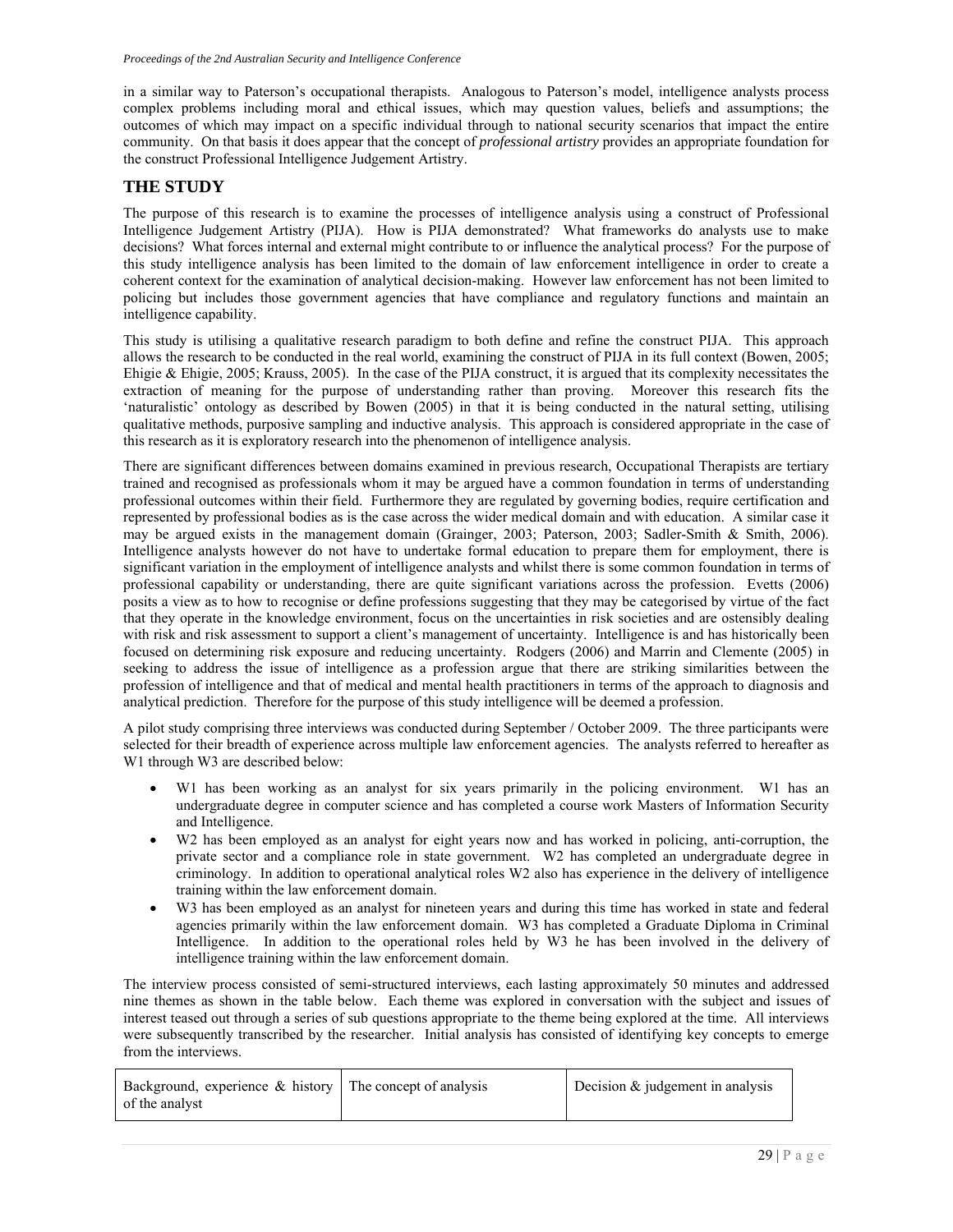| Art, science, craft of analysis | Expertise and analysis | The<br>analyst.<br>average<br>and<br>outstanding |
|---------------------------------|------------------------|--------------------------------------------------|
| Professional artistry           | Ethics $\&$ analysis   | General thoughts                                 |

# **DISCUSSION OF EARLY FINDINGS**

Due to the very early stage of this research the discussion of responses to the themes will be limited primarily to some interesting insights pertinent to the context of professional artistry. In the first instance though it is worth looking briefly at what might be described as the serendipitous entry into the world of intelligence as all three analysts were very quick to highlight their accidental entry into the profession. Moreover all three analysts when describing their career actually focus on the serendipitous nature of their entry into the profession. Notwithstanding this accidental career choice all discuss their profession with an obvious passion. The statement by W1 below clearly demonstrates this aspect of accidental entry into the profession.

*"Well I fell into it by accident, to be honest, [ ] I didn't even know such a job existed when I was going through high school, Uni as a career path."*

This accidental nature of entry into the profession has come as something of a surprise however its significance at this early stage is not certain. Its relevance may be more specific to the concept of intelligence as a profession rather than professional artistry, it is however an issue that will be explored further as the study progresses.

### **Experts, expertise and analysis**

The concepts of the intelligence experts and analytical expertise were discussed with each participant. W1 suggested that the domain of intelligence was one in which experts cannot really exist whereas W3 was of the opinion that expertise was something quite narrow and contained within a specific context. Overall there was reluctance to use the label expert in regards specific intelligence analysts. Whereas on the issue of intelligence analysis both W2 and W3 focused on what they perceived to be an incongruity in that you analyse information in order to produce intelligence. However all three agreed that intelligence analysis was also about creating context out of voluminous data. Generally the participants' description of analysis as a process was consistent with the literature. Lefebvre (2004) describes the process of intelligence analysis as being one of evaluation and transformation of data into a product for the use of policy consumers who may more broadly be defined as being decision makers. Critically it involves "assessing the reliability and credibility of the data, and comparing it with the knowledge base available to the analyst, to separate fact from error and uncover deception" (Lefebvre, 2004, p. 236). Gill and Phythian (2006) suggest that analysis is a process of seeking knowledge and assigning certainty sufficient to allow decision makers to act on the intelligence provided. More generally analysis is recognised as being an intellectual process focused on identifying truths, making appropriate judgements and explaining the evidentiary basis of such (Atran, 2006; George, 2004; Herbert, 2006; Heuer, 1999; Moore, 2007; Moore et al., 2005). It was therefore expected that the study participants would also describe their own profession within a similar context and this proved to be the case. However a somewhat unexpected finding was the degree of superficiality of understanding of those various concepts as they relate to the profession of intelligence. It is possible that this reflects the fact that there is no core professional knowledge base for the profession and is a key point of difference with professions such as medicine, occupational therapy and education.

### **Self as an analyst**

According to Schon one of the keys to higher level competence or excellence is the ability to reflect on one's own knowledge and experience (1992). It was therefore expected to some degree even in these exploratory interviews that participants would have in the course of their career reflected on what they know and what they do however responses seemed to suggest this had not really occurred. When queried, on their decision-making and judgement processes all three analysts struggled to find words to describe how they made decisions or formed judgements. Whilst all could describe a process when it came to framing their actual decision making and judgement they introduced terms such as experience and intuition. W1 and W2 described it as just something they have come to know and to some degree something they had not really given much thought to previously. Whereas W3 struggled to articulate it as clearly as he wanted yet at the same time did clearly demonstrate evidence of significant reflection on the issue. The Analysts were asked to describe or explain how concepts such as art, science and craft related to intelligence and in particular how it related to themselves as analysts. W1 struggled with this and tended to consider art and science in very concrete terms. This may be representative of his lack of experience or possibly a reflection of his employment in the tactical domain of intelligence. Having considered the issue of intelligence as an art, science or craft W2 when seeking to describe it was inclined to put it into the context of what made an outstanding analyst outstanding, W2 linked artistry to experience. Whereas W3 had some specific views as to how this related to the development of analysts and a strong view that you can't make an analyst unless they have certain basic aptitudes. Generally concepts of art and science as it related to analysis were understood at a relatively superficial level. However in the case of W3 there were some fairly clear distinctions as to where art and science fit in the analysis framework. In W3s case science was something that dealt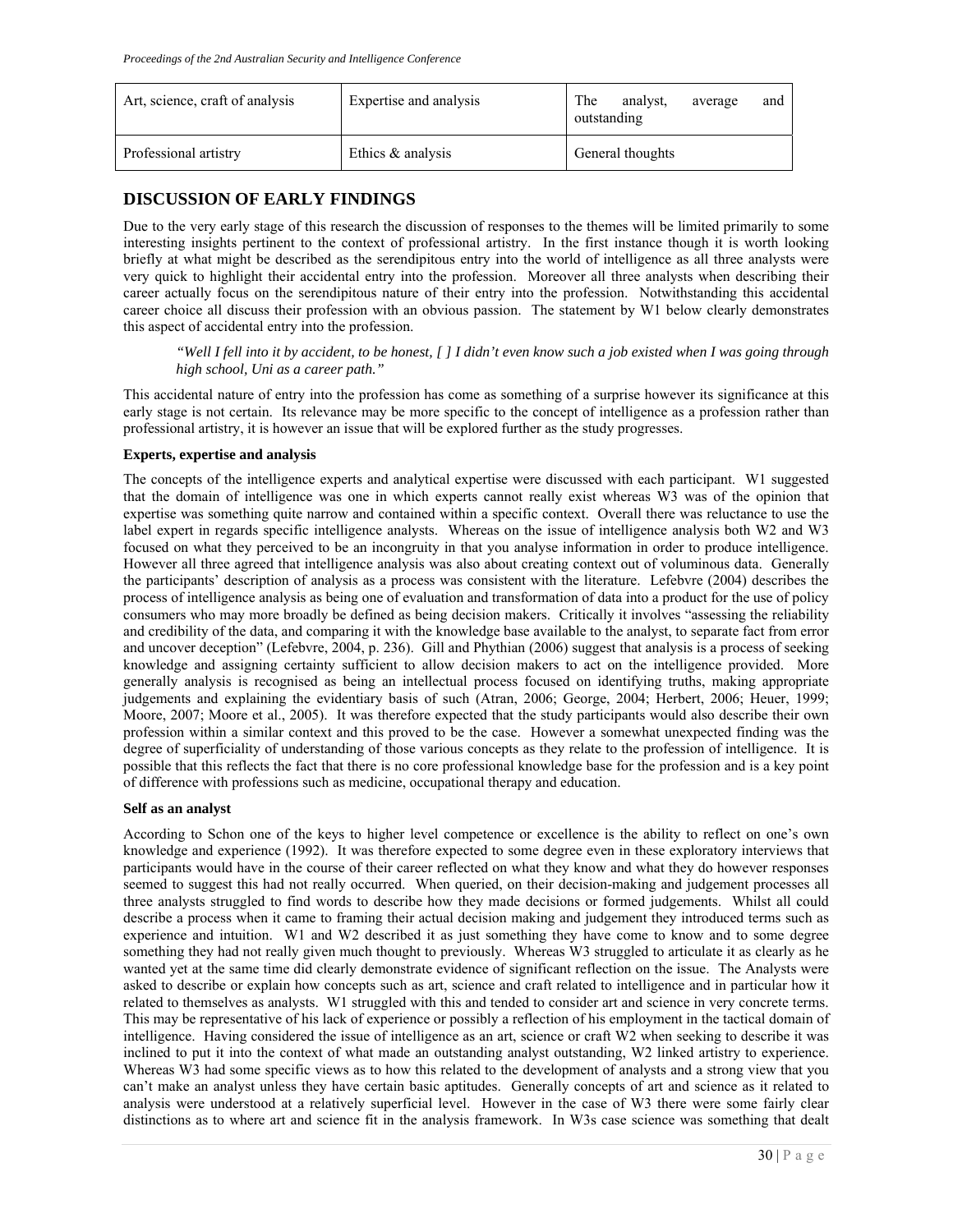with technology applications to intelligence whereas art represented the human aspect on analysis. W3 suggested a link between art and aptitude and suggested that it was the art aspect that was necessary for higher level analysis. This is in keeping with the observations of Paterson in relation to excellence in Occupational Therapy(2003).

#### **Separating average from outstanding**

When asked to describe an outstanding analyst W2 and W3 both were able to quite clearly articulate many of the aspects that separated the outstanding analyst from the average whereas W1 struggled somewhat. W1 in fact seemed to have a more superficial understanding of what the differences may have been. That said W1 recognises that there is element of going beyond the requirement possibly anticipating intent of the intelligence client. With regard the concept of the average analyst all three were quite clear in their opinions that the average analyst is one whom has technical proficiency, capacity to complete the task within specified parameters, utilised a pro-forma or template approach to completion of the task at hand. This compared with the outstanding analyst, whom demonstrated insight, perception, curiosity and passion for the task. This is in keeping with Schon (1992, p. 51) who introduces what he refers to as 'indeterminate zones of practice – the situations of complexity, the elusive task of problem setting' and the role of artistry in dealing with this. This professional artistry reflects the tacit experiential knowledge practitioners acquire. Knowledge they just know yet struggle to articulate. Paterson, Wilcox and Higgs (2006) build on the work of Schon and introduce the concept of "judgement artistry" as a means of explaining how individual practitioners integrate the breadth of their experience and knowledge, within the context of their environment to deal with highly complex problems. Grainger (2001) also builds on Schon's work and expands the meaning of artistry to encompass how professionals translate knowledge and theories irrespective of the domain from which they are drawn. In all cases the argument is that there is more to professional competence or expertise than learned technical competency. Based on the outcomes of these early interviews it does appear that the constructs of professional artistry and judgement artistry may prove to be an appropriate framework in which to assess the process of intelligence analysis.

## **CONCLUSION**

At this very early stage in the study with limited analysis of the interview data substantive conclusions as to what separates the average from the outstanding intelligence analyst cannot be stated. However even at this early stage there is evidence emerging that the means of identifying and understanding what separates the two states is the lens of *professional artistry.* Some scholars and the study participants tend to be in agreement that good analysts posses certain qualities regardless of the domain they operate in (Gazit, 1980; Heuer, 1999). Those qualities include demonstrated intellectual capacity, curiosity, a degree of scepticism, and attention to detail. Additional qualities noted by the study participants include, creativity, tenacity, foresight and contextual understanding. These qualities are in keeping with those identified by Paterson (2003) in her study of occupational therapists and by Grainger (2003) in her study of professional artistry in teaching.

What has emerged from these interviews is a sense that intelligence analysis is at once complex and an intellectually demanding task. In order to operate effectively analysts need strategies to be able to cope with voluminous amounts of disparate data and ability to contextualise the problems they face. Unlike the investigators whom, in essence deal with facts the analysts deal with speculation, supposition, facts and a high level of uncertainty. Outstanding analysts in many cases identify the problem before the problem is recognised as such whereas average analysts are more process driven.

### **REFERENCES**

- Atran, S. (2006). A Failure of Imagination (Intelligence, WMDs, and "Virtual Jihad"). *Studies in Conflict & Terrorism, 29*(3), 285-300.
- Bowen, G. A. (2005). Preparing a Qualitative Research-Based Dissertation: Lessons Learned. *The Qualitative Report, 10*(2), 208-222.
- Cooper, J. R. (2005). *Curing Analytic Pathologies: Pathways to Improved Intelligence Analysis*. Washington: Center for the Study of Intelligence.
- Cope, N. (2004). Intelligence Led Policing or Policing Led Intelligence. *British Journal of Criminology, 44*(2), 188- 203.
- Ehigie, B. O., & Ehigie, R. I. (2005). Applying Qualitative Methods in Organizations: A Note for Industrial/Organizational Psychologists. *The Qualitative Report, 10*(3), 621-638.
- Evetts, J. (2006). Short Note: The Sociology of Professional Groups New Directions. *Current Sociology, 54*(1), 133- 143.
- Gazit, S. (1980). Estimates and Fortune-Telling in Intelligence Work. *International Security, 4*(4), 36-56.
- George, R. Z. (2004). Fixing the Problem of Analytical Mind-Sets: Alternative Analysis. *International Journal of Intelligence and CounterIntelligence, 17*, 385-404.
- Gill, P., & Phythian, M. (2006). *Intelligence in an Insecure World*. Cambridge: Polity Press.
- Grainger, S. (2001). Accessing Professional Artistry: The Importance of Cooperative Education and the Limitations of Classical Research. *Asia-Pacific Journal of Cooperative Education, 2*(1), 1-5.